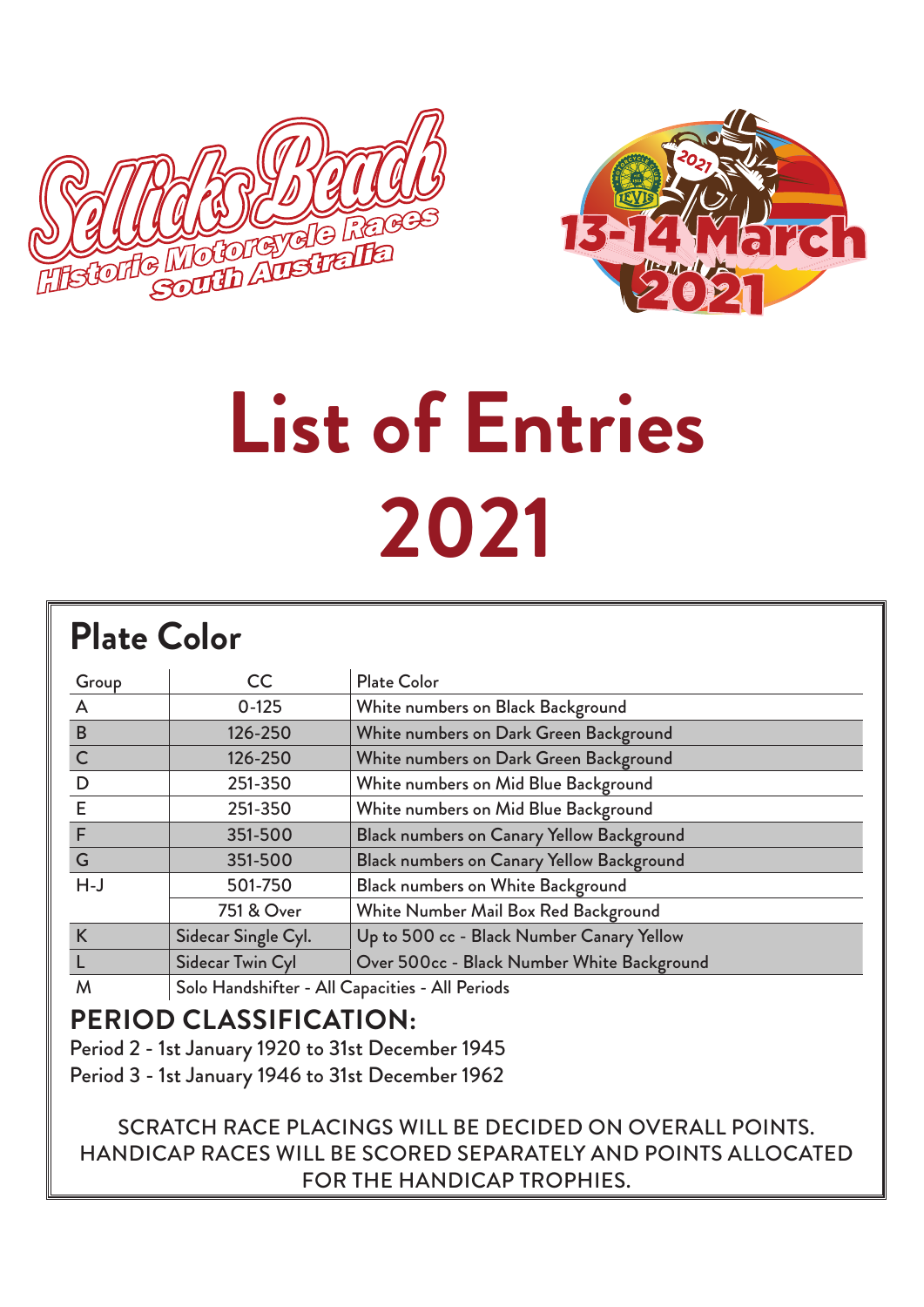### **Competitors - Solos**

| No.            | <b>RIDER</b>            | <b>GROUP</b>    | cc   | <b>MAKE</b>               | YEAR | <b>SPONSOR</b>            |
|----------------|-------------------------|-----------------|------|---------------------------|------|---------------------------|
| 3              | <b>GREG SUMMERTON</b>   | B               | 250  | Velocette MOV             | 1935 | Team Atujara MCC          |
| 6              | <b>RON PARKER</b>       | J               | 650  | Triumph Tribsa            | 1959 | Mark Evers                |
| $\overline{7}$ | <b>JOE AHERN</b>        | G1              | 500  | Triumph Rickman           | 1962 | Homes for Every Lifestyle |
| 8              | PETER YATES             | $\mathsf F$     | 495  | Velocette MSS             | 1938 |                           |
| $\circ$        | DAVID JOHNSON           | J               | 650  | Triumph Bonneville        | 1962 | Homes for Every Lifestyle |
| 10             | <b>GREGORY MUIR</b>     | G1              | 500  | Matchless G80CS           | 1949 |                           |
| 12             | <b>STEVEN WEBB</b>      | G1              | 500  | Triumph T100              | 1949 |                           |
| 13             | <b>JARRAD SMILEY</b>    | J               | 510  | Rickman Matisse ESO       | 1962 |                           |
| 14             | <b>GARRY KING</b>       | G1              | 497  | Ariel VH                  | 1954 |                           |
| 15             | <b>GARY DESLANDES</b>   | G1              | 498  | Ariel Red Hunter          | 1951 |                           |
| 16             | <b>HEIN OTTEN</b>       | $\mathsf{H}$    | 750  | Indian                    | 1927 |                           |
| 17             | <b>MAX ENGELLENNER</b>  | $\mathsf{C}$    | 250  | Harley Davidson Aermacchi | 1962 |                           |
| 18             | PETER LONSDALE          | E               | 350  | Velocette Mac             | 1953 |                           |
| 19             | <b>EDDY GARNER</b>      | $H + M$         | 750  | Harley Davidson WLA       | 1942 |                           |
| 20             | <b>DAVID PUGLIESI</b>   | $\mathsf{C}$    | 250  | Excelsior Consort         | 1950 |                           |
| 21             | <b>VERONICA OTTEN</b>   | $\forall$       | 125  | <b>BSA</b>                | 1948 |                           |
| 23             | <b>BRENTON MATTERS</b>  | ${\cal M}$      | 1200 | Harley Davidson U-Model   | 1938 | Hagrid Racing Team        |
| 24             | <b>DAMIAN DREWETT</b>   | F               | 500  | Ariel                     | 1939 |                           |
| 25             | PAUL COLLINS            | $\mathsf{C}$    | 250  | Adler MB                  | 1954 | Homes for Every Lifestyle |
| 26             | <b>TOM GOWAN</b>        | Ē               | 350  | Norton                    | 1958 |                           |
| 27             | <b>IAN MACARTHUR</b>    | $H + M$         | 1200 | Harley Davidson U         | 1944 |                           |
| 28             | PHIL KEYS               | $F + M$         | 498  | New Imperial Super Sport  | 1928 | BuyOld Engineering        |
| 29             | <b>BRUCE DAVIS</b>      | G1              | 500  | Matchless G9              | 1948 |                           |
| 30             | <b>NEIL PEAKE</b>       | E               | 350  | BSAZB31                   | 1950 |                           |
| 35             | DAVID ROCKLYN           | $H + M$         | 595  | <b>BSA Sloper</b>         | 1935 |                           |
| 36             | <b>KEN ANDISON</b>      | Н               | 750  | Harley Davidson WLA       | 1942 |                           |
| 37             | <b>KEN ANDISON</b>      | ${\mathcal{M}}$ | 600  | Douglas                   | 1926 |                           |
| 39             | <b>CLINT CHEGWIDDEN</b> | $H + M$         | 750  | Indian Sports Scout       | 1939 |                           |
| 41             | ROSS TANTAU             | F               | 500  | BSAM20                    | 1941 |                           |
| 42             | ROBERT DEMPSEY          | J               | 650  | Triumph Thunderbird       | 1957 |                           |
| 44             | KIM LEBRUN              | J               | 950  | <b>BSA Scout</b>          | 1958 |                           |
| 45             | <b>TOM LANG</b>         | F               | 499  | <b>BSAXB</b>              | 1945 |                           |
| 46             | <b>MARTYN ADAMS</b>     | G1              | 499  | Matchless G80RR           | 1952 |                           |
| 47             | PETER SHELTON           | B               | 250  | Triumph L2/1              | 1936 |                           |
| 48             | WAYNE WALLIS            | $\forall$       | 125  | Honda C92                 | 1962 |                           |
| 49             | DARREN PETERS           | $H + M$         | 750  | Harley Davidson WLA       | 1942 |                           |
| 51             | PAUL STOKES             | J               | 650  | Triumph 6T                | 1951 |                           |
| 52             | DAVID STEPHENSON        | $H + M$         | 750  | Harley Davidson DLD       | 1930 |                           |
| 54             | DAVID WHITEHEAD         | J               | 1000 | Vincent Series C          | 1950 |                           |
| 55             | <b>TREVOR HENDERSON</b> | А               | 125  | Bultaco Sherpa S          | 1962 | Homes for Every Lifestyle |
| 57             | STEVEN MATTHEWS         | B               | 250  | DKW TRT250                | 1938 |                           |
| 59             | DARYL HOUSE             | G1              | 500  | AJS M18                   | 1949 |                           |
| 61             | RON PARKER              | B               | 250  | Triumph T70               | 1938 | Mark Evers                |
| 62             | DES HEANEY              | G1              | 500  | Triumph                   | 1955 |                           |
| 64             | <b>BRUCE NANKIVELL</b>  | G1              | 500  | Norton Model 7            | 1950 |                           |
| 65             | PETER DAVIDSON          | G1              | 497  | <b>JAP</b> Matisse        | 1960 |                           |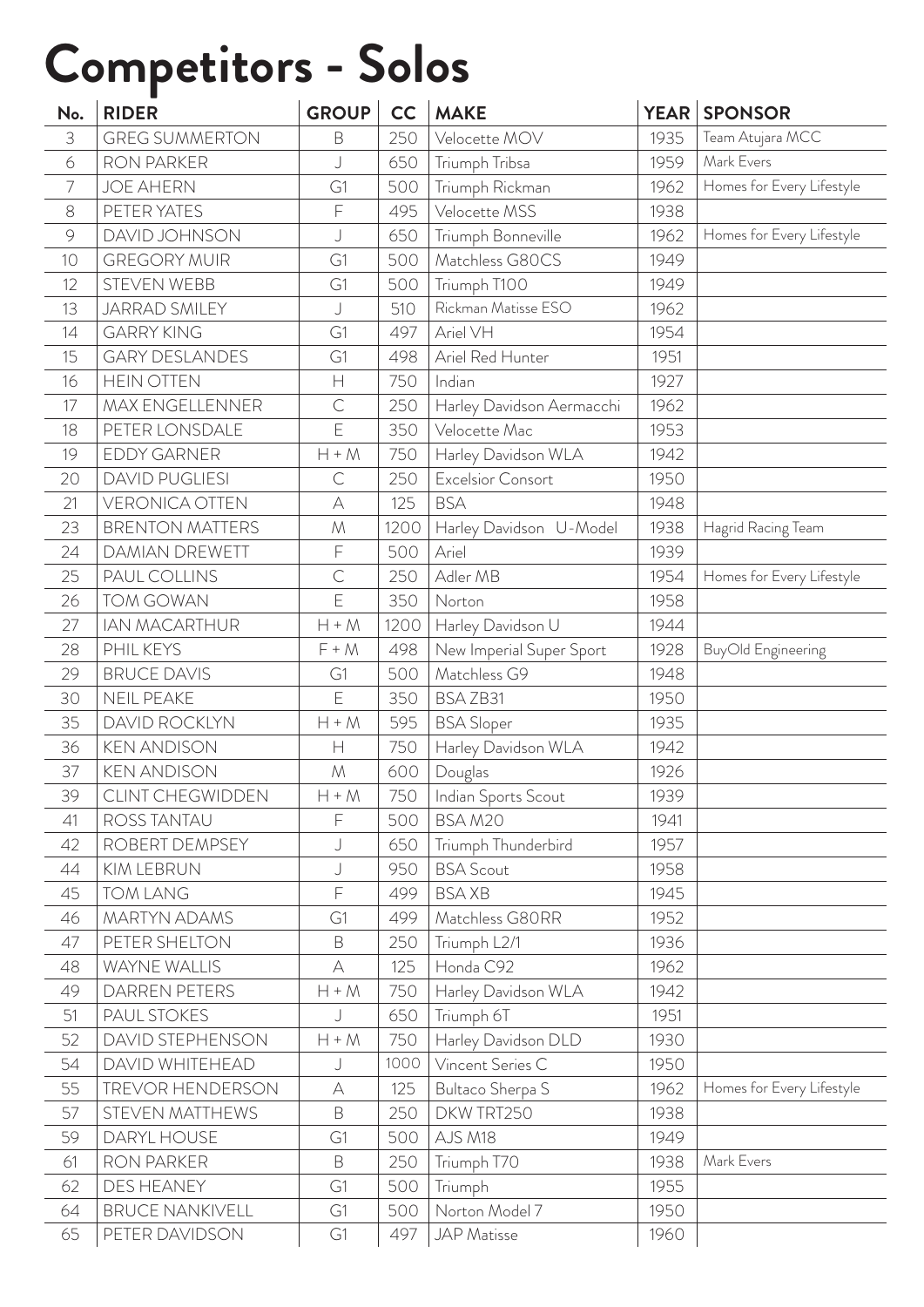#### **Competitors - Solos**

| 66  | <b>ANTHONY DEICMANIS</b> | G1             | 500  | Triumph Tiger               | 1962 |                                                  |
|-----|--------------------------|----------------|------|-----------------------------|------|--------------------------------------------------|
| 67  | WAYNE ZILM               | G1             | 498  | Matchless G8                | 1949 |                                                  |
| 68  | WAYNE ZILM               | $D + M$        | 349  | Harley Davidson PUP         | 1926 |                                                  |
| 69  | REECE WATSON             | G1             | 500  | Ariel Red Hunter            | 1953 |                                                  |
| 70  | <b>GEOFF EARDLEY</b>     | G1             | 498  | Ariel Red Hunter            | 1949 |                                                  |
| 71  | <b>BRIAN RITCHIE</b>     | $\mathsf{D}$   | 349  | Velocette MAC               | 1937 |                                                  |
| 72  | <b>HEIN OTTEN</b>        | $D + M$        | 350  | AJS                         | 1924 |                                                  |
| 73  | DYLAN MARLEY             | $D + M$        | 350  | Douglas                     | 1924 |                                                  |
| 74  | <b>SCOTT JEFFERY</b>     | F              | 500  | Velocette MSS               | 1935 |                                                  |
| 76  | <b>MARK BARBER</b>       | F              | 500  | <b>BSA Super Sport</b>      | 1937 | BuyOld Engineering                               |
| 77  | DARREN YOUNG             | $H + M$        | 1200 | Harley Davidson VD          | 1935 |                                                  |
| 78  | <b>CHRIS LANG</b>        | $\mathsf{H}$   | 635  | <b>BSA WM20</b>             | 1943 | Team Atujara MCC                                 |
| 79  | <b>ANTHONY FRAIETTA</b>  | G1             | 500  | Matchless G80S              | 1952 |                                                  |
| 82  | <b>SIMON COWLING</b>     | $\mathsf{C}$   | 250  | Jap/Norton                  | 1962 |                                                  |
| 85  | <b>LLOYD DAVIS</b>       | E              | 350  | Norton Manx                 | 1960 |                                                  |
| 88  | <b>BEN URVAN</b>         | F              | 490  | BSAM20                      | 1942 | Homes for Every Lifestyle                        |
| 91  | MELISSA REBBECK          | Е              | 350  | <b>BSA 31</b>               | 1951 | Manuel Airconditioning                           |
| 92  | <b>KEVIN WALL</b>        | B              | 250  | Velocette MAC               | 1939 |                                                  |
| 95  | <b>TERRY HUTCHINSON</b>  | Е              | 350  | BSA B31                     | 1949 |                                                  |
| 99  | WAYNE FAZZALARI          | J              | 750  | <b>BSA Rickman Matisse</b>  | 1960 |                                                  |
| 101 | <b>CAREY DESCHAMPS</b>   | J              | 650  | Triumph Thunderbird         | 1958 |                                                  |
| 106 | <b>BIANCA BONNER</b>     | $H + M$        | 750  | Harley Davidson WR          | 1943 |                                                  |
| 110 | PAUL DEMPSEY             | J              | 650  | Triumph                     | 1955 |                                                  |
| 111 | <b>BRENTON MATTERS</b>   | $\mathsf{H}$   | 980  | OEC                         | 1930 | Storage Matters                                  |
| 112 | <b>BRENTON MATTERS</b>   | F              | 500  | DKW SB                      | 1938 | Storage Matters                                  |
| 112 | STEVEN MATTHEWS          | ${\cal M}$     | 500  | <b>DKWSB</b>                | 1938 | Storage Matters                                  |
| 114 | <b>DEANE BOSTON</b>      | E              | 350  | Matchless Lightweight       | 1960 |                                                  |
| 115 | <b>MASON BIRTHISEL</b>   | $H + M$        | 750  | Indian Scout                | 1942 | Indian Engineering Australia                     |
| 116 | <b>SHANE ALLISON</b>     | E              | 350  | BSA B31                     | 1949 |                                                  |
| 117 | <b>ANTHONY DEICMANIS</b> | J              | 650  | Triumph Thunderbird         | 1955 |                                                  |
| 119 | <b>NOEL BOX</b>          | E              | 349  | <b>BSA B31</b>              | 1958 |                                                  |
| 122 | NICK STEWART             | $H + M$        | 750  | Harley Davidson WLA         | 1942 | Quick-Fix Harley Davidson                        |
| 142 | <b>CHARLIE PALMER</b>    | Н              | 1200 | Harley Davidson Knucklehead | 1937 | Spinning Wheels                                  |
| 144 | <b>DAVE MINCHINTON</b>   | G1             | 500  | AJS G80                     | 1951 |                                                  |
| 147 | PETER SHELTON            | F              | 500  | AJS M18                     | 1945 |                                                  |
| 149 | <b>DES HEANEY</b>        | $\Box$         | 350  | Matchless G3L               | 1944 |                                                  |
| 152 | DAVID STEPHENSON         | G <sub>2</sub> | 500  | AJS18CS                     | 1951 |                                                  |
| 153 | <b>ADRIAN ZERNA</b>      | G <sub>2</sub> | 500  | Matchless                   | 1951 |                                                  |
| 156 | <b>KYLE DAVIS</b>        | А              | 125  | <b>BSA Bantam</b>           | 1957 |                                                  |
| 157 | <b>TRACY DIGNUM</b>      | G <sub>2</sub> | 498  | BSAM20                      | 1951 |                                                  |
| 158 | <b>JEFF WINDEBANK</b>    | J              | 650  | Triumph Thunderbird 6T      | 1962 |                                                  |
| 159 | <b>JOHN INKSTER</b>      | E              | 348  | Harley Davidson Aermacchi   | 1962 | Homes for Every Lifestyle                        |
| 162 | STACEY HEANEY            | G <sub>2</sub> | 500  | Triumph T100                | 1959 | Hi Tec Oils Girlrider Clothing<br>Scrivens Honda |
| 169 | <b>BILL ZACHARIA</b>     | $\mathsf F$    | 466  | Ariel Red Hunter            | 1936 |                                                  |
| 172 | <b>ANDREW JONES</b>      | G <sub>2</sub> | 500  | Triumph 5T                  | 1946 |                                                  |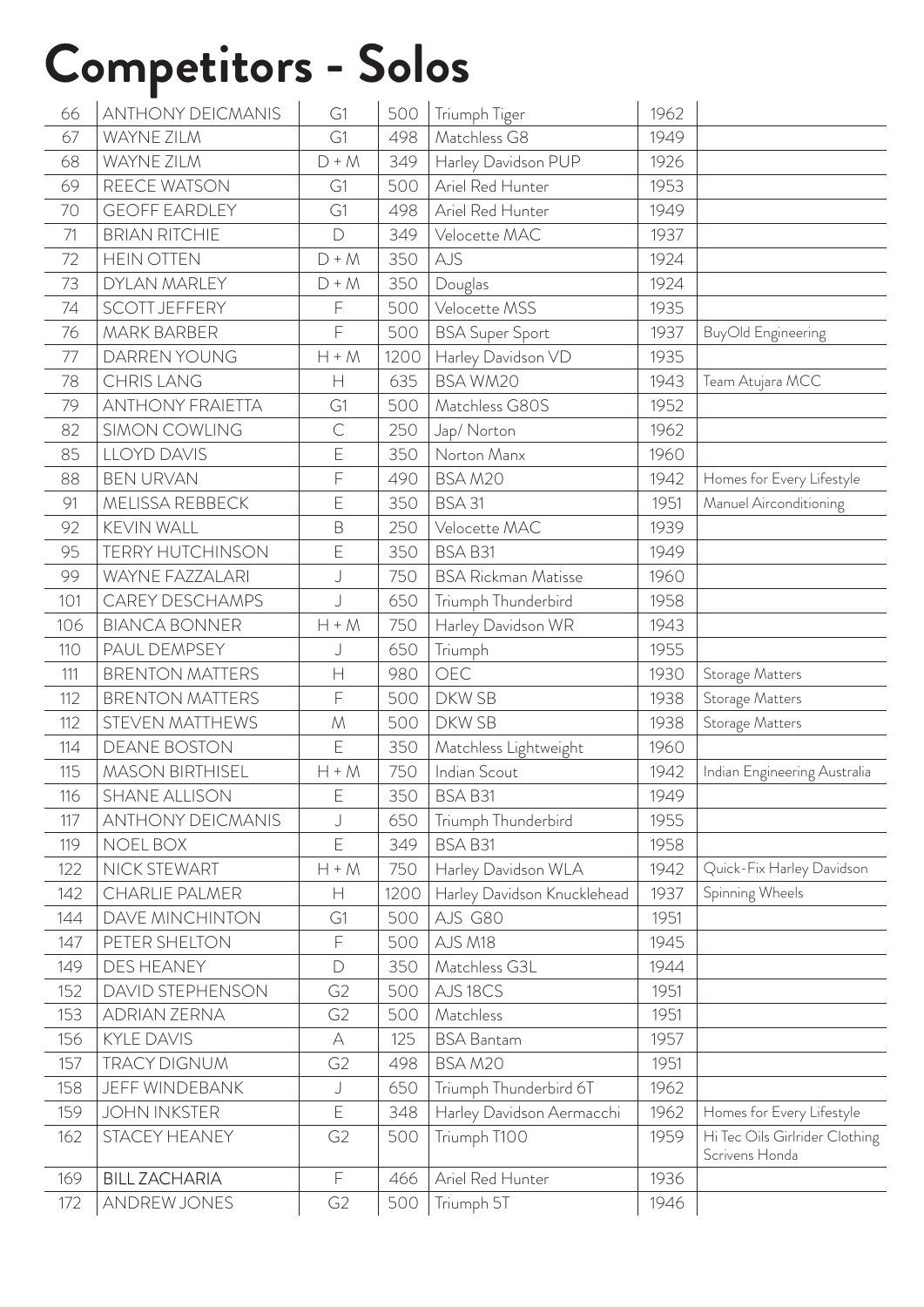#### **Competitors - Solos**

| 173 | <b>DAN MORIARTY</b>     | $F + M$        | 500 | Ariel G                   | 1930 |                                                  |
|-----|-------------------------|----------------|-----|---------------------------|------|--------------------------------------------------|
| 175 | <b>KYM BENTON</b>       | J              | 650 | BSA A65                   | 1962 |                                                  |
| 179 | BENJAMIN VERSTEEGH      | G <sub>2</sub> | 499 | Velocette MSS             | 1957 | Shed King                                        |
| 188 | <b>MARK DIGNUM</b>      | J              | 649 | BSA A10                   | 1958 |                                                  |
| 192 | KEVIN WALL              | E              | 350 | Velocette MAC             | 1948 |                                                  |
| 193 | <b>BEN FRASER</b>       | J              | 750 | Triumph T120              | 1961 |                                                  |
| 194 | <b>IAN BLACKWOOD</b>    | $\mathsf{C}$   | 250 | Greeves MDS               | 1962 |                                                  |
| 199 | WILLIAM STRUGNELL       | G <sub>2</sub> | 500 | Arial Red Hunter          | 1953 |                                                  |
| 211 | PETER BIRTHISEL         | $H + M$        | 750 | Indian Sports Scout       | 1940 | Indian Engineering Aust                          |
| 221 | <b>BRUCE SCOTT</b>      | $H + M$        | 750 | Harley Davidson WLDR      | 1938 |                                                  |
| 225 | ALAN JEFFERY            | G <sub>2</sub> | 500 | Norton ES2                | 1962 |                                                  |
| 228 | RODNEY DAVIS            | G <sub>2</sub> | 500 | Matchless G80             | 1949 |                                                  |
| 251 | <b>GEORGE THOMSON</b>   | G <sub>2</sub> | 500 | Triumph Rickman           | 1962 |                                                  |
| 254 | <b>MATTHEW PETERSEN</b> | $\Box$         | 350 | AJS                       | 1938 |                                                  |
| 255 | <b>JAMES ZACHARIA</b>   | G <sub>2</sub> | 466 | Ariel                     | 1948 |                                                  |
| 262 | DARRYL VAN DEN HAAK     | E              | 350 | <b>BSA Clubman</b>        | 1957 |                                                  |
| 311 | <b>DAN GLEESON</b>      | J              | 750 | Norton Domyracer          | 1960 | Homes for Every Lifestyle                        |
| 313 | <b>CLIVE HARROP</b>     | $\overline{D}$ | 350 | Ariel NH                  | 1938 |                                                  |
| 314 | <b>CLIVE HARROP</b>     | F              | 500 | Ariel Red Hunter          | 1938 |                                                  |
| 326 | <b>DICK TRICE</b>       | J              | 744 | Triumph                   | 1962 |                                                  |
| 362 | <b>JARRETT BOUTS</b>    | $\mathsf{C}$   | 200 | Bultaco Sherpa S          | 1962 |                                                  |
| 441 | <b>LES TOOHEY</b>       | G <sub>2</sub> | 440 | BSA B31                   | 1955 |                                                  |
| 461 | <b>MARTYN ADAMS</b>     | $\mathsf{C}$   | 230 | Triumph Tiger Cub         | 1955 | MDA Motorcycling Engineering                     |
| 475 | MICK CHEGWIDDEN         | $H + M$        | 750 | Indian Scout              | 1941 |                                                  |
| 481 | WAYNE WALLIS            | $\mathsf{C}$   | 150 | Honda C95                 | 1960 |                                                  |
| 511 | STEVEN KENNY            | A              | 125 | <b>BSA Bantam</b>         | 1951 |                                                  |
| 513 | STEVEN KENNY            | G <sub>2</sub> | 500 | BSA B33                   | 1947 |                                                  |
| 606 | RY VAN DEN HAAK         | G <sub>2</sub> | 500 | Triumph 100A              | 1961 |                                                  |
| 621 | STACEY HEANEY           | $\cup$         | 650 | Triumph T110              | 1961 | Hi Tec Oils Girlrider Clothing<br>Scrivens Honda |
| 626 | <b>MARK HUGHES</b>      | J              | 750 | Norton Atlas              | 1962 |                                                  |
| 690 | NOELINE PLUNKETT        | $\mathsf{C}$   | 250 | <b>BSA C11</b>            | 1957 |                                                  |
| 691 | NOELINE PLUNKETT        | А              | 125 | <b>BSA Bantam</b>         | 1951 |                                                  |
| 692 | DARCY NOLAN             | J              | 600 | <b>BSA</b>                | 1947 |                                                  |
| 738 | <b>GRAHAM HAYDON</b>    | F              | 500 | BSAM20                    | 1941 |                                                  |
| 746 | AL WALLESCH             | G <sub>2</sub> | 354 | Triumph 3TA               | 1961 |                                                  |
| 769 | <b>BRIAN JOHNSON</b>    | $\mathsf{C}$   | 175 | <b>BSA Bantam</b>         | 1962 |                                                  |
| 777 | <b>MAX ENGELLENNER</b>  | E              | 270 | Harley Davidson Aermacchi | 1962 |                                                  |
| 855 | <b>DON MURFITT</b>      | $\mathsf{C}$   | 248 | Yamaha YDS2 Liberty       | 1962 | Transalign ISM                                   |
| 869 | <b>BRIAN JOHNSON</b>    | А              | 125 | <b>BSA Bantam</b>         | 1951 |                                                  |
| 881 | <b>CHARLIE BROWN</b>    | G <sub>2</sub> | 500 | AJS G80                   | 1951 |                                                  |
| 883 | <b>JUSTIN DUNLOP</b>    | $H + M$        | 750 | Harley Davidson WLA       | 1945 |                                                  |
| 919 | WILLIAM STRUGNELL       | J              | 650 | Triton                    | 1955 |                                                  |
| 959 | <b>JOHN MOSS</b>        | J              | 650 | Triumph Thunderbird       | 1956 |                                                  |
| 991 | WILLIAM STRUGNELL       | F              | 500 | Ariel Red Hunter          | 1939 |                                                  |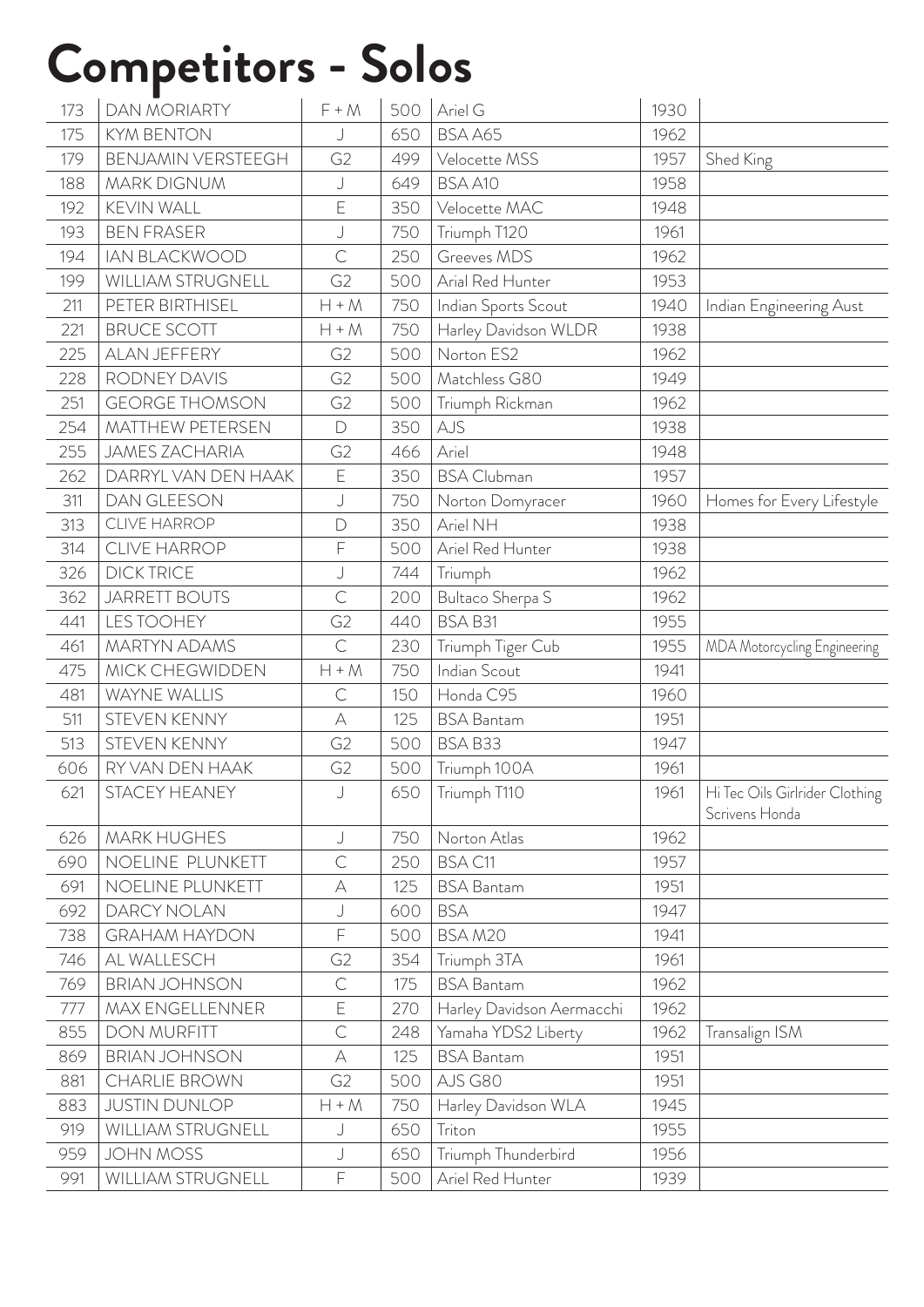#### **Competitors - Sidecars**

| No. | <b>RIDER</b>                                     | <b>GROUP</b>   | <b>CC</b> | <b>MAKE</b>                          | <b>YEAR</b> | <b>SPONSOR</b>            |
|-----|--------------------------------------------------|----------------|-----------|--------------------------------------|-------------|---------------------------|
| 11  | <b>TREVOR ATTWELL</b><br>pass.BILL ANGWIN        |                | 998       | Ariel MKII                           | 1959        |                           |
| 31  | <b>MARK SCHUPPAN</b><br>pass. KELLY SCHUPPAN     | K              | 500       | ESO Watsonian                        | 1962        | Atujara MCC               |
| 38  | <b>LEE BANKS</b><br>pass. ADAM LANGE             | K              | 600       | <b>NORTON VAG</b><br>ES <sub>2</sub> | 1951        |                           |
| 40  | ROYCE ROWE<br>pass. JESS WATSON                  | $\mathsf K$    | 500       | BSA B33                              | 1949        | Homes for Every Lifestyle |
| 43  | ROB CUNNINGHAM<br>pass. PHIL MAHON               | $\mathsf{L}$   | 750       | Triumph 6T                           | 1952        |                           |
| 50  | PAUL DEMPSEY<br>pass. RHETT DEMPSEY              | $\mathsf L$    | 650       | Triumph                              | 1950        |                           |
| 56  | <b>DAVID SIGSTON</b><br>pass. VINCENT HITCHMAN   | $\mathsf K$    | 615       | Norton BSA                           | 1954        | Team Pterodactyl          |
| 58  | <b>MATT HUNDERTMARK</b><br>pass. BRUCE DAVIS     | $\mathsf{L}$   | 600       | Matchless G11                        | 1958        |                           |
| 141 | <b>LES TOOHEY</b><br>pass. ROBERT LIDDICOAT      | $\lfloor$      | 650       | Triumph Thunderbird                  | 1955        |                           |
| 143 | <b>DAVID WAIN</b><br>pass. STACEY HEANEY         |                | 649       | Triariel T110                        | 1958        |                           |
| 185 | <b>ANDREW COOPER</b><br>pass. KYLE DAVIS         | $\overline{K}$ | 500       | BSA B33                              | 1958        |                           |
| 187 | PETER LARGE<br>pass. GEOFF GRANT                 | $\mathsf{L}$   | 650       | Triumph Thunderbird                  | 1954        |                           |
| 198 | <b>MAX HOOPER</b><br>pass. MIKE ENGBERG          | $\mathsf{L}$   | 1000      | Harley Davidson<br><b>XLCH</b>       | 1959        |                           |
| 327 | <b>DAVID STRUGNELL</b><br>pass. JASON WHITFIELD  | $\mathsf{K}$   | 600       | Norton International                 | 1952        |                           |
| 350 | <b>DAMIEN TELKE</b><br>pass. EDWARD TELKE        | $\lfloor$      | 350       | Jawa 360                             | 1950        |                           |
| 411 | STEWART PERRY<br>pass. STEVEN PERRY              | K              | 500       | BSA M20                              | 1941        |                           |
| 415 | <b>TOM LANG</b><br>pass. CHRIS LANG              | K              | 499       | Norton ESO Special                   | 1960        |                           |
| 501 | <b>DAVID COLES</b><br>pass. MAKAYLA COLES-CALYUN |                | 750       | Triumph Thunderbird                  | 1950        |                           |
| 998 | ROCKY WARREN<br>pass. SHANE PARKES               | $\lfloor$      | 650       | BSA A65                              | 1962        |                           |
| 999 | ROCKY WARREN<br>pass. SHANE PARKES               | K              | 600       | Dyson VAG BSA/<br>Jawa               | 1951        |                           |

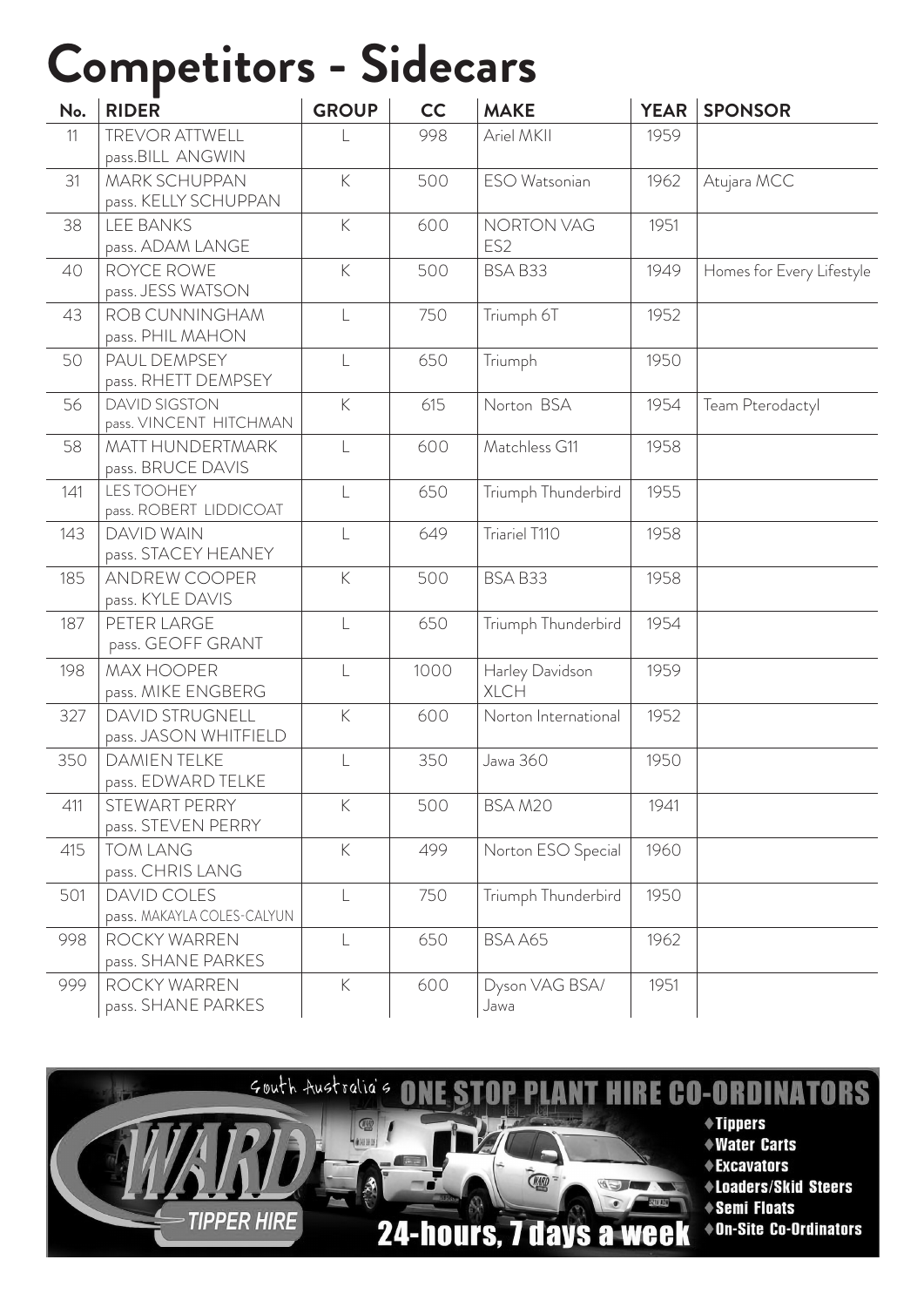## **Program of Events - Saturday**

| 9.30am         | <b>GRAND PARADE - MEET THE RIDERS</b>                                 |                     |                  |                |  |  |  |  |  |
|----------------|-----------------------------------------------------------------------|---------------------|------------------|----------------|--|--|--|--|--|
| 10.00am        | <b>SATURDAY PRACTICE</b>                                              |                     |                  |                |  |  |  |  |  |
|                | Group H Period 2                                                      | 501-1300            | Practice         | $\overline{2}$ |  |  |  |  |  |
|                | Group A, B & D Period 2 & 3                                           | $0 - 350$           | Practice         | $\overline{2}$ |  |  |  |  |  |
|                | Group K                                                               | Single Cyl. Sidecar | Practice         | $\overline{2}$ |  |  |  |  |  |
|                | Group G1 & G2 Period 3                                                | 351-500             | Practice         | $\overline{2}$ |  |  |  |  |  |
|                | Group E Period 3                                                      | 251-350             | Practice         | $\overline{2}$ |  |  |  |  |  |
|                | Group J Period 3                                                      | 501-1300            | Practice         | $\overline{2}$ |  |  |  |  |  |
|                | Group F Period 2                                                      | 351-500             | Practice         | $\overline{2}$ |  |  |  |  |  |
|                | Group C Period 3                                                      | 126-500             | Practice         | $\overline{2}$ |  |  |  |  |  |
|                | Group L                                                               | Twin Cyl. Sidecar   | Practice         | $\overline{2}$ |  |  |  |  |  |
| Race #         | <b>Race Name</b>                                                      | <b>Class</b>        | <b>Details</b>   | Laps           |  |  |  |  |  |
| 1              | Storage Matters - Gr H P2                                             | 501-1300            | Scratch Round 1  | $\overline{4}$ |  |  |  |  |  |
| $\overline{2}$ | Veronica & Hein Otten - Gr A P3                                       | $0 - 125$           | Scratch Round 1  | $\mathfrak{Z}$ |  |  |  |  |  |
| 3              | City of Onkaparinga - Gr B & D P2                                     | 126-350             | Scratch Round 1  | $\overline{4}$ |  |  |  |  |  |
| $\varDelta$    | Sketchograf - Gr K                                                    | Single Cyl. Sidecar | Scratch Round 1  | $\overline{4}$ |  |  |  |  |  |
| 5              | Shannons Insurance - Gr G1 P3*                                        | 351-500             | Scratch Round 1  | $\overline{4}$ |  |  |  |  |  |
| 6              | Shannons Insurance - Gr G2 P3*                                        | 351-500             | Scratch Round 1  | $\overline{4}$ |  |  |  |  |  |
|                | *Group G split into two races G1 and G2. Also relates to races 16-17. |                     |                  |                |  |  |  |  |  |
| $\overline{7}$ | MX Store - Gr E P3                                                    | 251-350             | Scratch Round 1  | $\overline{4}$ |  |  |  |  |  |
| $8\,$          | Original Pancake Kitchen - Gr J P3                                    | 501-1300            | Scratch Round 1  | $\overline{4}$ |  |  |  |  |  |
| $\circ$        | Barry Wallace/Daryl House Racing - Gr F P2                            | 351-500             | Scratch Round 1  | $\overline{4}$ |  |  |  |  |  |
| 10             | Shingleback Wine - Gr C P3                                            | 126-250             | Scratch Round 1  | $\overline{4}$ |  |  |  |  |  |
| 11             | CBS Bins - Gr L                                                       | Twin Cyl. Sidecar   | Scratch Round 1  | $\overline{4}$ |  |  |  |  |  |
|                | <b>LUNCH</b>                                                          |                     |                  |                |  |  |  |  |  |
| 12             | Storage Matters - Gr H P2                                             | 501-1300            | Scratch Round 2  | $\overline{4}$ |  |  |  |  |  |
| 13             | Veronica & Hein Otten - Gr A P3                                       | $0 - 125$           | Scratch Round 2  | 3              |  |  |  |  |  |
| 14             | City of Onkaparinga - Gr B & D P2                                     | 126-350             | Scratch Round 2  | $\overline{4}$ |  |  |  |  |  |
| 15             | Sketchograf - Gr K                                                    | Single Cyl. Sidecar | Scratch Round 2  | $\overline{4}$ |  |  |  |  |  |
| 16             | Shannons Insurance - Gr G1 P3*                                        | 351-500             | Scratch Round 2  | $\overline{4}$ |  |  |  |  |  |
| 17             | Shannons Insurance - Gr G2 P3*                                        | 351-500             | Scratch Round 2  | $\overline{A}$ |  |  |  |  |  |
| 18             | MX Store - Gr E P3                                                    | 251-350             | Scratch Round 2  | 4              |  |  |  |  |  |
| 19             | Original Pancake Kitchen - Gr J P3                                    | 501-1300            | Scratch Round 2  | $\overline{4}$ |  |  |  |  |  |
| 20             | Barry Wallace/Daryl House Racing - Gr F P2                            | 351-500             | Scratch Round 2  | $\overline{4}$ |  |  |  |  |  |
| 21             | Shingleback Wine - Gr C P3                                            | 126-250             | Scratch Round 2  | $\overline{4}$ |  |  |  |  |  |
| 22             | CBS Bins - Gr L                                                       | Twin Cyl. Sidecar   | Scratch Round 2  | $\overline{4}$ |  |  |  |  |  |
| 23             | Barb & Roger's Handicap Gr H P2                                       | 501-1300            | Handicap Round 1 | $\overline{A}$ |  |  |  |  |  |
| 24             | Aldinga Bay SLSC Handicap - Gr A, B&D Combined                        | $0 - 350$           | Handicap Round 1 | $\overline{4}$ |  |  |  |  |  |
| 25             | Jenny Shanks Sidecar Handicap Gr K&L Combined                         | Sidecars            | Handicap Round 1 | $\overline{A}$ |  |  |  |  |  |
| 26             | Levis MCC President's Handicap - Gr G1 & G2 P3                        | 351-500             | Handicap Round 1 | $\overline{4}$ |  |  |  |  |  |
| 27             | Beth & Michael's Handicap - Gr E P3                                   | 251-350             | Handicap Round 1 | $\overline{4}$ |  |  |  |  |  |
| 28             | John Strauss Handicap - Gr J P3                                       | 501-1300            | Handicap Round 1 | $\overline{4}$ |  |  |  |  |  |
| 29             | Barry Wallace Handicap - Gr F P2                                      | 351-500             | Handicap Round 1 | $\overline{4}$ |  |  |  |  |  |
| 30             | Crouch's Handicap - Gr C P3                                           | 126-250             | Handicap Round 1 | $\overline{4}$ |  |  |  |  |  |
| 31             | Hagrid's Quick-Fix Hand-Shifter Challenge Gr M                        | Unlimited           | Handicap Round 1 | $\overline{4}$ |  |  |  |  |  |
|                | Sponsored by Quick-Fix Harley Davidson Mildura                        |                     |                  |                |  |  |  |  |  |
|                |                                                                       |                     |                  |                |  |  |  |  |  |